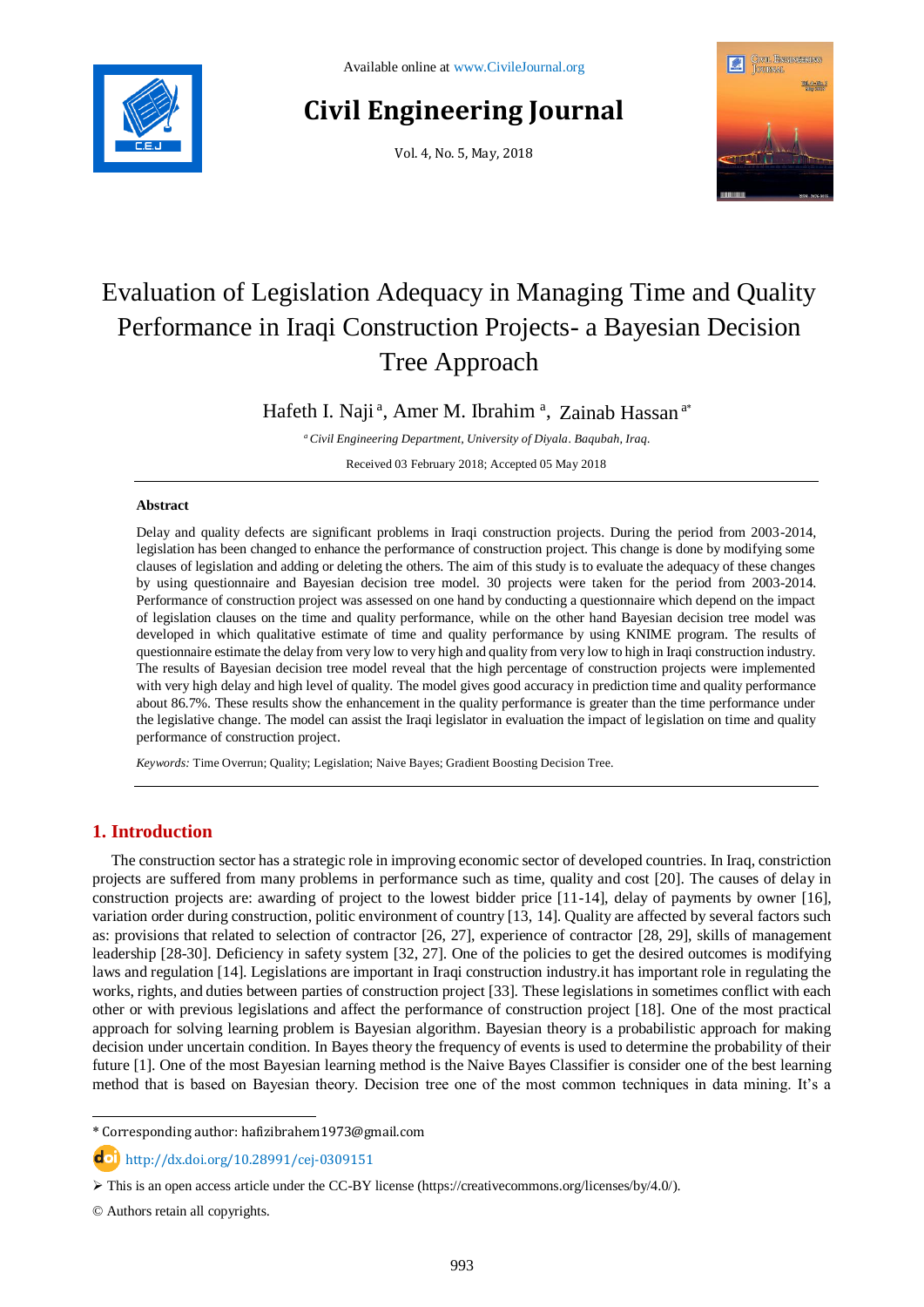(1)

graphical representation of rules which lead to a class. This study aims to investigate the impact of legislation on the time and quality performance in the Iraqi construction industry by using the questionnaire and Bayesian decision tree model.

## **2. Literature Review**

Nemours studies have been done to determine delay and quality factors in construction projects. Assaf and Al-Hejji (2006) classified causes of delay of construction projects in into nine categories and they concluded that the top important factors causing delay in construction project are variation orders during construction, delay in progress payment, defective planning and scheduling, Shortage of manpower and difficulties in finance on the part of the contractor [16].

Ewadh and Aswed (2007) divided the causes of delay of construction project into four categories: Contractor, Owner, Government regulation and External causes. They concluded that the top important causes of delay are Delay in laboratory tests, awarding contracts to the lowest bidder price, difficulties in finance the project by the contractor, sudden rise in the materials prices and incorrect estimation of contractor for contract duration [13]. Mahamid et al. (2012) concluded that the top five severe delay causes of road construction projects in the West Bank in Palestine are Political situation, separation of the West Bank, limited movement between areas, award project to lowest bidder price, payment delay by owner and lack of equipment [14]. According to Elawi et al. (2015) the factors of delay that contributed for the majority of time overrun were; acquisition of land, expertise lack of contractor, re-designing, and line services (haphazard underground utilities) [17]. One of the practices that required to reduce delay in construction projects is modifying laws and regulation that related to construction projects [14]. Callistus et al. (2014) concluded that the most critically factors influencing quality performance in Ghana are: practices of fraudulent and kickbacks, lack of coordination between contractors and designers, poor monitoring and feedback, lack of quality training for staff, deficiency of management leadership and lack of experience of contractor [28]. Abas et al. (2015) stated that contractor procurement unit, ISO certification, availability of technical person, problem communication, joint working and continuous improvement are the main that have direct impact on the quality performance of construction projects in Pakistan [31]. The study carried out by Raphael and Phillip (2016) revealed that the critical factors that influence the quality performance of government financed construction projects are: processes of project financing, contractors experience in construction industry, technology of project, availability of equipment and plant, procurement processes and system and the project manager skills and knowledge [29].

In order to enhance the performance of construction industry, legislations have been changed many times during the period from 2003 to 2014 [19]. The change covered many acts including; the General Term of the Civil Engineering Contracts [22], Governmental contracts implementation Instructions no.1 [21], federal budget act [34], Cabinet resolution no 395 [24], and the Registry Instructions of Iraqi Contractors [23], and the regulation of insertion of delayed bidder in implementation their contractual obligation in the delayed company list [25]. The effect of these changes could best be measured by Bayesian decision tree which is considered one of the most practical approach for solving learning problem. Bayesian theory is a probabilistic approach for making decision under uncertain condition [1]. The mathematical formula for this theory is as in Equation 1.

$$
P(h \setminus D) = \frac{P(D \setminus h)p(h))}{p(D)}
$$

P (h): represent the probability of hypothesis

- P (D): the evidence, represent the probability of observation D
- P (D\h): represent the likelihood of D that given h
- P (h\D): represent the probability of h that given D

Naive Bayesian is statistical classifier based on Bayes' theorem. This classifier depended on simplify of assumption that the value of attribute is independent of other attributes values [36]. In mathematic that is mean.

$$
P(D|h_i) \approx \prod_{k=1}^n p(D_k|h_i)
$$
 (2) [2]

Decision tree one of the most common techniques in data mining. It's a graphical representation of rules which lead to a value or class [3]. One of the widely-used in machine learning is gradient boosting decision tree (GBDT) that is used because of its accuracy, efficiency and interpretability [4]. GBDT used to achieve performances in many tasks of machine learning like prediction [5] and multi-class classification [6]. GBDT is an ensemble of decision tree models. In GBDT algorithm, learning process of decision tree is done by fitting the residual error in each iteration [4].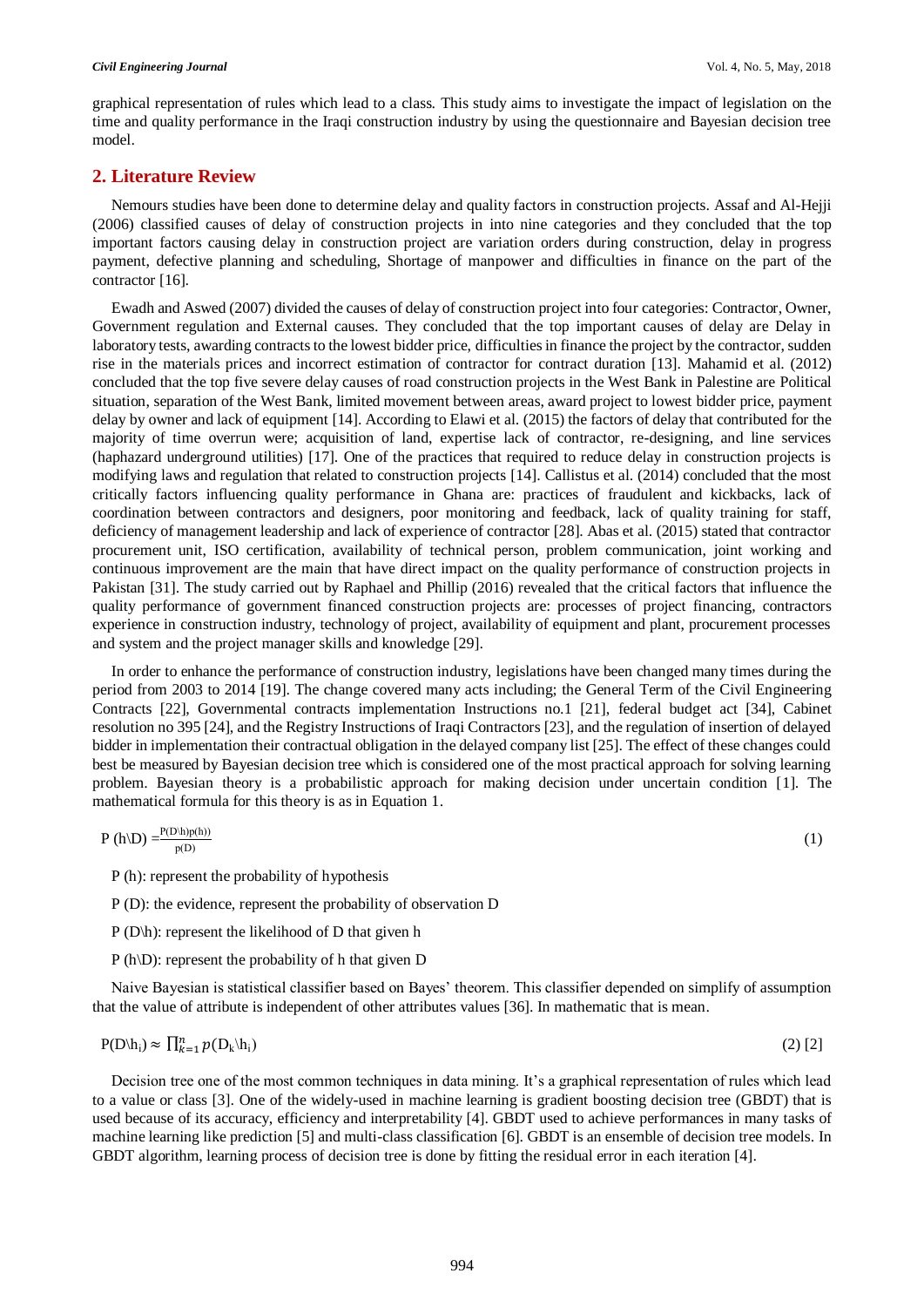## **3. Methodology of Research**

Research methodology involves of two parts, questionnaire and using techniques of data mining. 30 projects were taken and the questionnaire was distributed to different populations that includes the managers of these projects and engineers and the main stakeholders, about 15 people. This questionnaire included two parts, the part one was dedicated to the qualitative assessment of the change in time and quality level depending on the data that collected from the construction projects, while the second part of the questionnaire investigates the impact of legislation clauses on the performance of construction projects, the clauses of each legislation change are shown in Table 1.

| Clauses of contract that related to time and quality performance              | <b>Legislation change</b>  |
|-------------------------------------------------------------------------------|----------------------------|
| Engineer power to issue variation order                                       | Leg.1, Leg.2, Leg.3, Leg.4 |
| Preparation of location                                                       | Leg.2, Leg.3, Leg.4        |
| authorization of the head of contracting department to accept and analyze bid | Leg.2, Leg.3, Leg.4        |
| regulation that required to get the best tender                               | Leg.2, Leg.3, Leg.4        |
| Awarding of bid                                                               | Leg.1                      |
| list of similar work and equipment that attached with tender                  | Leg.1                      |
| scores that given for evaluation of tender                                    | Leg.2, Leg.3, Leg.4        |
| Extension of time                                                             | Leg.1, Leg.2, Leg.3, Leg.4 |
| Payment                                                                       | Leg.1, Leg.2, Leg.3, Leg.4 |
| Initial payment                                                               | Leg.1, Leg.2, Leg.3, Leg.4 |
| duration to authorize change order                                            | Leg.2, Leg.3, Leg.4        |
| delay penalties                                                               | Leg.1, Leg.2, Leg.3, Leg.4 |
| condition of contractor experience                                            | Leg.1, Leg.2, Leg.3, Leg.4 |
| condition of technical and accounting staff of contractor                     | Leg.1, Leg.2, Leg.3, Leg.4 |
| capital of the company of contractor                                          | Leg.1, Leg.2, Leg.3, Leg.4 |
| declaration of estimated cost                                                 | Leg.4                      |
| insertion of bidder                                                           | Leg.4                      |
| Available of modern study on estimated cost                                   | Leg.2, Leg.3, Leg.4        |
| Worker injury                                                                 | Leg.1, Leg.2, Leg.3, Leg.4 |
| testing                                                                       | Leg.1, Leg.2, Leg.3, Leg.4 |
| List of equipment                                                             | Leg.1                      |
| source certification                                                          | Leg.3, Leg.4               |
| Condition of equipment                                                        | Leg.3, Leg.4               |
| Safety of work method                                                         | Leg.1, Leg.2, Leg.3, Leg.4 |

#### **Table 1. Clauses of legislation**

For analysis of legislation impact on time and quality performance, the researcher used KNIME analytics platform. KNIME (Konstanz Information Miner,) data analytics platform and an open source data its used for processing, analysis and integration [7].

#### **4. Results and Discussions**

Clauses of legislation were identified and assessed through questionnaire to evaluate the impact of these clauses on the time and quality performance of construction project. The acquired data was initially analyzed through statistical techniques by obtaining the mean for each clause with respect to impact on the time and quality performance. The scores provided by each respondent for all the listed clauses were treated using Statistical Package for Social Sciences (SPSS).the impact of each clauses was calculated by using below equation.

Mean 
$$
(\overline{X}) = \sum_{i=1}^{N} f_{X_i} / N
$$

Where:

$$
(\bar{X})
$$
: The Mean

 $(X_i)$ : The number of values of the variable X one for each observation

(f): frequency of class

(i): first number of observations

 $/N$  (3) [35]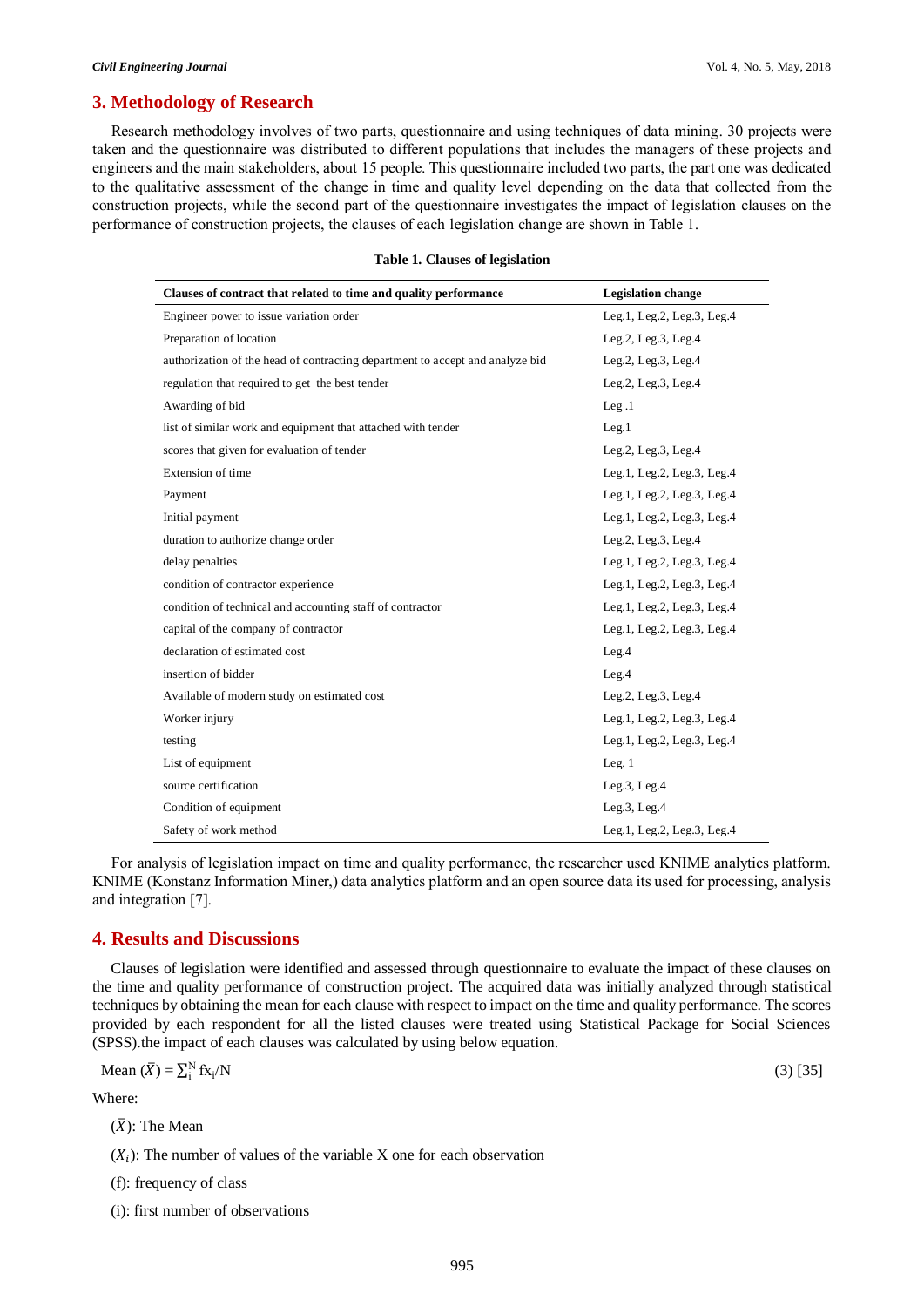#### (N): number of observations

The outcomes of questionnaire reflect the improvement in the time and quality performance under changing in legislation. Time overrun estimates between very low and very high under the legislation from 2003-2014. Quality estimates between very low and high under legislation during the period 2003-2014. The data was obtained from questionnaire has been entered to the KNIME program to begin classification process. The process beginning with open the program and select Naive Bayes node and Gradient Booted trees node to determine qualitative analysis of legislation.



**Figure 1. Work flow of Bayesian decision tree**

The parameter that used to measure the performance of algorithm is [8]:

TP: represent the number of observations that actually positive and classified positive.

FP: represent the number of observations that actually positive and classified negative.

TN: represent the number of observations that actually negative and classified negative.

FN: represent the number of observations that actually negative and classified positive.

| Recall =TP/TP+FN                       | (4) |
|----------------------------------------|-----|
| $Precision = TP/TP + FP$               | (5) |
| $Accuracy = TP + TN/TP + FP + TN + FN$ | (6) |

F-measure represent the integration of recall and precision [9]. Cohen's kappa coefficient used to measure the qualitative item in statistic in term of inter-rater agreement [10]. From the analysis process the results were obtained from Bayesian algorithm and Bayesian decision tree algorithm. These results showed the enhancement in the time and quality performance under the change in legislation.

|                 | high    | low      | medium  | very high | very low |
|-----------------|---------|----------|---------|-----------|----------|
| Count:          | 6       |          | 4       | 12        | ∠        |
| Mean:           | 80.965  | 38.67    | 60.3075 | 227.6142  | 13.555   |
| Std. Deviation: | 4.40813 | 10.95315 | 7.4131  | 124.5631  | 3.45775  |
| Rate:           | 22%     | 1%       | 15%     | 44%       | 7%       |

**Table 2. Gaussian distribution for change in project time**



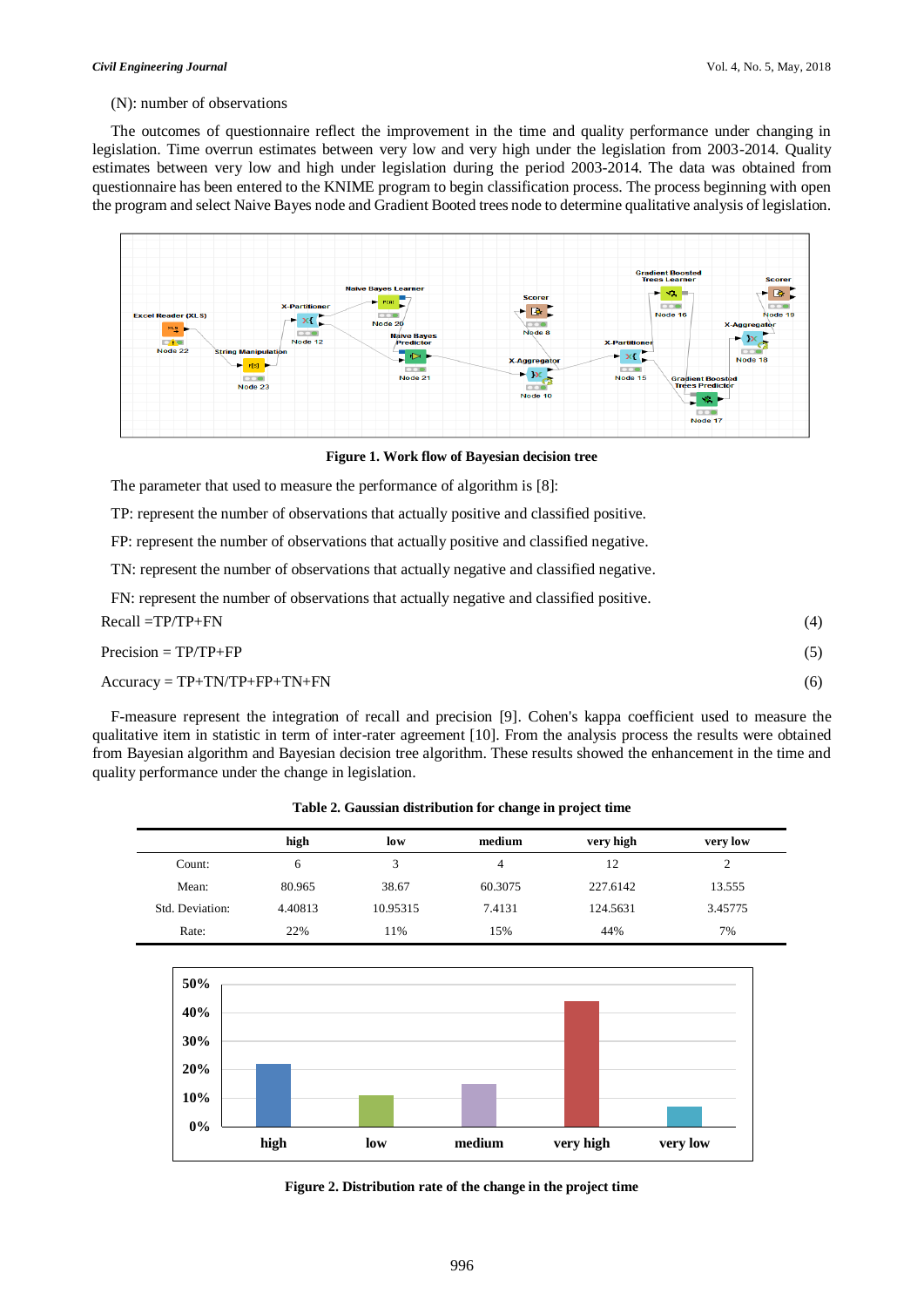Results of classification model in Table 2 and Figure 2 show the range of the change in project time is between very low to very high and the highest percentage of project lie under very high and high level.

| <b>Row</b> | <b>True</b><br>pos.      | False<br>pos. | <b>True</b><br>neg. | False<br>neg. | Recall       | <b>Precision</b> | <b>Sensitivity</b> | <b>Septicity</b> | $\mathbf{F}$ -<br>means | Accuracy | Cohen         |
|------------|--------------------------|---------------|---------------------|---------------|--------------|------------------|--------------------|------------------|-------------------------|----------|---------------|
| high       | 5                        | $\mathbf{0}$  | 22                  | 3             | 0.625        |                  | 0.625              |                  | 0.769                   | $\Omega$ | 9             |
| Very high  | 12                       | 7             | 11                  | $\theta$      |              | 0.632            |                    | 0.611            | 0.774                   |          | 9             |
| low        | 3                        | $\mathbf{0}$  | 26                  |               | 0.75         |                  | 0.75               |                  | 0.857                   | $\Omega$ | $\mathcal{P}$ |
| medium     | 3                        | $\mathbf{0}$  | 26                  |               | 0.75         |                  | 0.75               |                  | 0.857                   | $\gamma$ | 9             |
| Very low   | $\mathbf{0}$             | $\mathbf{0}$  | 28                  | 2             | $\mathbf{0}$ |                  | $\overline{0}$     |                  | $\gamma$                |          | 9             |
| overall    | $\overline{\mathcal{L}}$ | 9             | ?                   |               | $\gamma$     | $\Omega$         | ?                  | $\Omega$         | ?                       | 0.767    | 0.655         |

**Table 3. Results of Naive Bayes classifier for the change in project time under legislation**

|  | Table 4. Results of Bayesian decision tree for the change in project time under legislation |  |  |  |  |
|--|---------------------------------------------------------------------------------------------|--|--|--|--|
|  |                                                                                             |  |  |  |  |

| <b>Row</b> | <b>True</b><br>pos. | False<br>pos. | <b>True</b><br>neg. | False<br>neg. | <b>Recall</b> | Precision | <b>Sensitivity</b> | <b>Septicity</b> | $\mathbf{F}$ -<br>means | <b>Accuracy</b> | Cohen    |
|------------|---------------------|---------------|---------------------|---------------|---------------|-----------|--------------------|------------------|-------------------------|-----------------|----------|
| low        | 3                   | 2             | 25                  | $\mathbf{0}$  | 0.625         |           |                    | 0.926            | 0.75                    |                 | $\Omega$ |
| high       | 4                   |               | 24                  |               |               | 0.8       | 0.8                | 0.96             | 0.8                     |                 |          |
| Very high  | 16                  |               | 10                  | 3             | 0.75          | 0.842     | 0.842              | 0.842            | 0.889                   |                 |          |
| medium     | 3                   | 0             | 27                  | $\mathbf{0}$  | 0.75          |           |                    |                  |                         |                 |          |
| overall    | ?                   | ?             | $\Omega$            | $\Omega$      |               | ີ         | $\Omega$           |                  | ?                       | 0.867           | 0.773    |

Table 3 shows the results of naive Bayes model which indicate accuracy with 76%, the results of Bayesian decision tree model illustrate in Figure 4 that the accuracy of the model is 86.7%. This finding gives good accuracy in prediction the time performance depending on the questionnaire and Bayesian decision tree model.

**Table 5. Gaussian distribution for quality of construction project**

|                 | high    | low      | medium   | very low       |
|-----------------|---------|----------|----------|----------------|
| Count:          | 15      | 3        | 8        |                |
| Mean:           | 21.6    | 9.66667  | 12.125   | 8              |
| Std. Deviation: | 8.36489 | 13.31666 | 11.49456 | $\overline{0}$ |
| Rate:           | 56%     | 11%      | 30%      | 4%             |





Results in Table 5 and Figure 3 that obtained from classification model show the range of quality is between very low and high and the highest percentage of project lie under high level.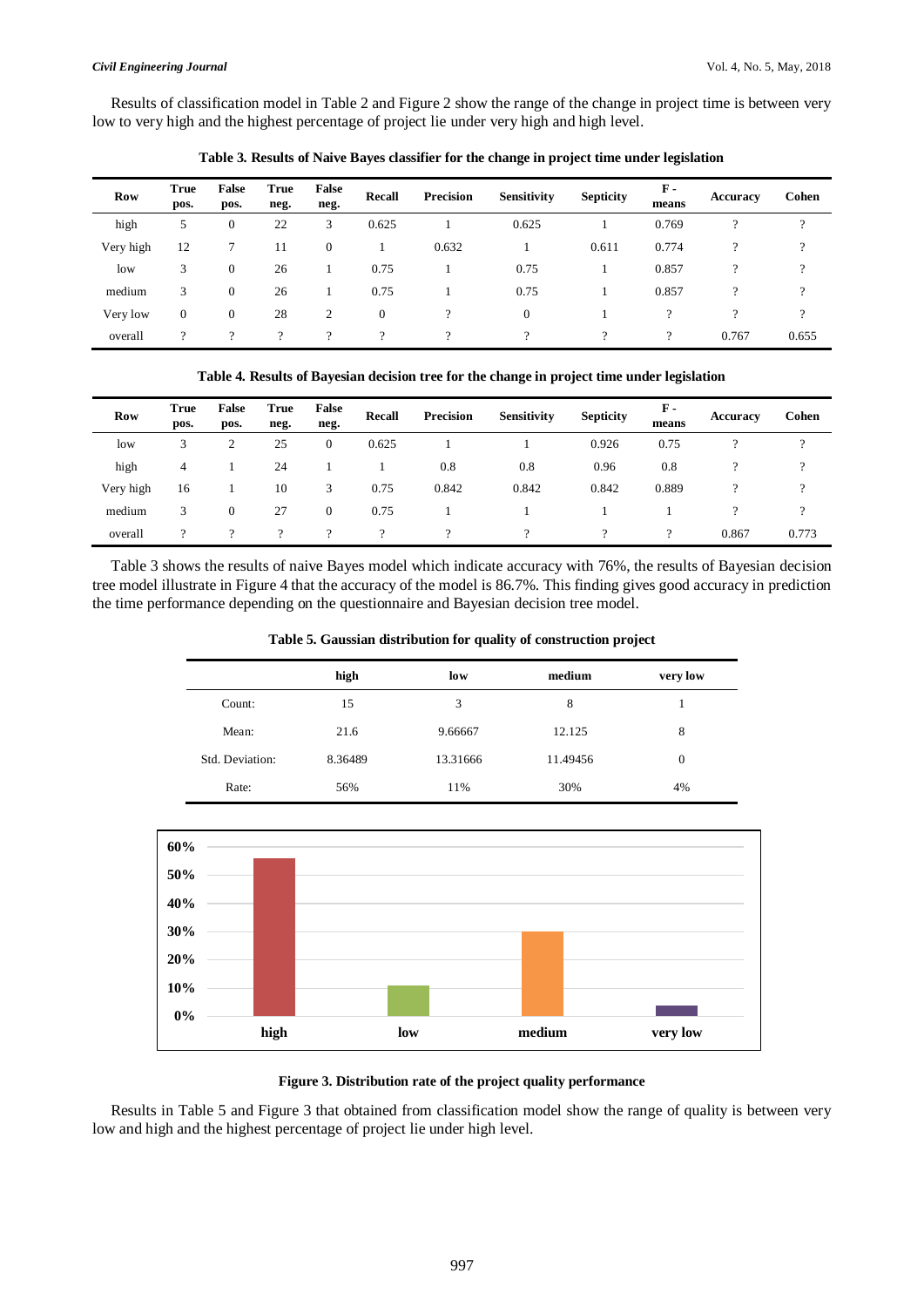| <b>Row</b> | <b>True</b><br>pos. | False<br>pos. | True<br>neg. | False<br>neg. | <b>Recall</b> | Precision | Sensitivity | <b>Septicity</b> | F -<br>means | Accuracy | Cohen    |
|------------|---------------------|---------------|--------------|---------------|---------------|-----------|-------------|------------------|--------------|----------|----------|
| medium     | 10                  |               | 19           | 0             |               | 0.909     |             | 0.95             | 0.952        |          | $\Omega$ |
| high       |                     |               | 11           | $\theta$      |               | 0.842     |             | 0.786            | 0.914        |          | $\Omega$ |
| low        | 0                   | 0             | 27           |               | 0             |           |             |                  |              |          |          |
| Very low   | 0                   | 0             | 29           |               | $\theta$      |           |             |                  |              |          |          |
| overall    |                     |               |              |               | റ             |           |             |                  | 9            | 0.867    | 0.753    |

**Table 6. Results of Naive Bayes classifier for the project quality under legislation** 

**Table 7. Results of Bayesian decision tree for the project quality under legislation**

| <b>Row</b> | <b>True</b><br>pos. | False<br>pos.  | True<br>neg. | False<br>neg. | <b>Recall</b> | Precision | <b>Sensitivity</b> | <b>Septicity</b> | $\mathbf{F}$ -<br>means | Accuracy | Cohen |
|------------|---------------------|----------------|--------------|---------------|---------------|-----------|--------------------|------------------|-------------------------|----------|-------|
| medium     | 10                  |                | 19           |               |               | 0.909     |                    | 0.95             | 0.952                   |          |       |
| high       | 16                  | 3              | 11           |               |               | 0.842     |                    | 0.914            | 0.914                   |          |       |
| low        | $\mathbf{0}$        | $\overline{0}$ | 27           | 3             | $\mathbf{0}$  |           |                    |                  |                         |          |       |
| Very low   | $\overline{0}$      | 0              | 29           |               | $\mathbf{0}$  |           |                    |                  |                         |          |       |
| overall    | $\Omega$            | $\Omega$       | $\Omega$     |               | $\gamma$      |           |                    |                  | $\gamma$                | 0.867    | 0.73  |

Table 6 and 7 show the results of Bayesian decision tree model in prediction quality performance in construction project. The results show the accuracy of the model is about 86.7%. These results indicate good accuracy in prediction the quality performance by using questionnaire and Bayesian decision tree model. These outcomes of the questionnaire and classification model reflects the gradual enhancement in the time and quality performance due to the change in the legislation in the studied period. The results show that the enhancement in quality performance is greater than in time performance. The difference between enhancement in quality performance and time performance can interpret by the nature of law in Iraqi construction industry.

### **5. Conclusion**

Time overrun and quality defects are major problems in construction project. Legislation is applied to reduce this problem in Iraqi construction industry. Questionnaire and Bayesian decision tree model were developed for this purpose. 30 construction projects implemented during the period from 2003-2014 were taken and the questionnaire was distributed for 15 persons who work in the project. The questionnaire depended on the impact of legislation clauses on the time and quality performance of construction project. The results show that the delay between very low and very high the quality very low and high in Iraqi construction industry. These results reflect the impact of legislation on the project performance for the period 2003-2014. The Bayesian decision tree model, on the other hand, was developed by using KNIME program for qualitative analysis of legislation. The results of Bayesian decision tree model reveal that the high percentage of construction projects were implemented with very high delay and high level of quality .The model gives good accuracy for classification process that is about 86.7% for time and quality performance of construction project. The model can help the Iraqi legislator to assess the impact of legislation on time and quality performance of construction projects.

## **6. References**

[1] Lewis, D. D. (1998, April). Naive (Bayes) at forty: The independence assumption in information retrieval. In European conference on machine learning (pp. 4-15). Springer, Berlin, Heidelberg. https://doi.org/10.1007/BFb0026666.

[2] Leung, K. M. (2007). Naive Bayesian classifier. Polytechnic University Department of Computer Science/Finance and Risk Engineering.

[3] Han, J., Pei, J., & Kamber, M. (2011). Data mining: concepts and techniques. Elsevier.

[4] Friedman, J. H. (2001). Greedy function approximation: a gradient boosting machine. Annals of statistics, 1189-1232.

[5] Richardson, M., Dominowska, E., & Ragno, R. (2007, May). Predicting clicks: estimating the click-through rate for new ads. In Proceedings of the 16th international conference on World Wide Web (pp. 521-530). ACM.

[6] Li, P. (2012). Robust logit boost and adaptive base class (abc) logitboost. arXiv preprint arXiv:1203.3491.

[7] Tiwari, A., & Sekhar, A. K. (2007). Workflow based framework for life science informatics. Computational biology and chemistry, 31(5), 305-319. doi: 10.1016/j.compbiolchem.2007.08.009.

[8] Helmer, G., Wong, J. S., Honavar, V., & Miller, L. (2002). Automated discovery of concise predictive rules for intrusion detection. Journal of Systems and Software, 60(3), 165-175. doi: 10.1016/S0164-1212(01)00088-7.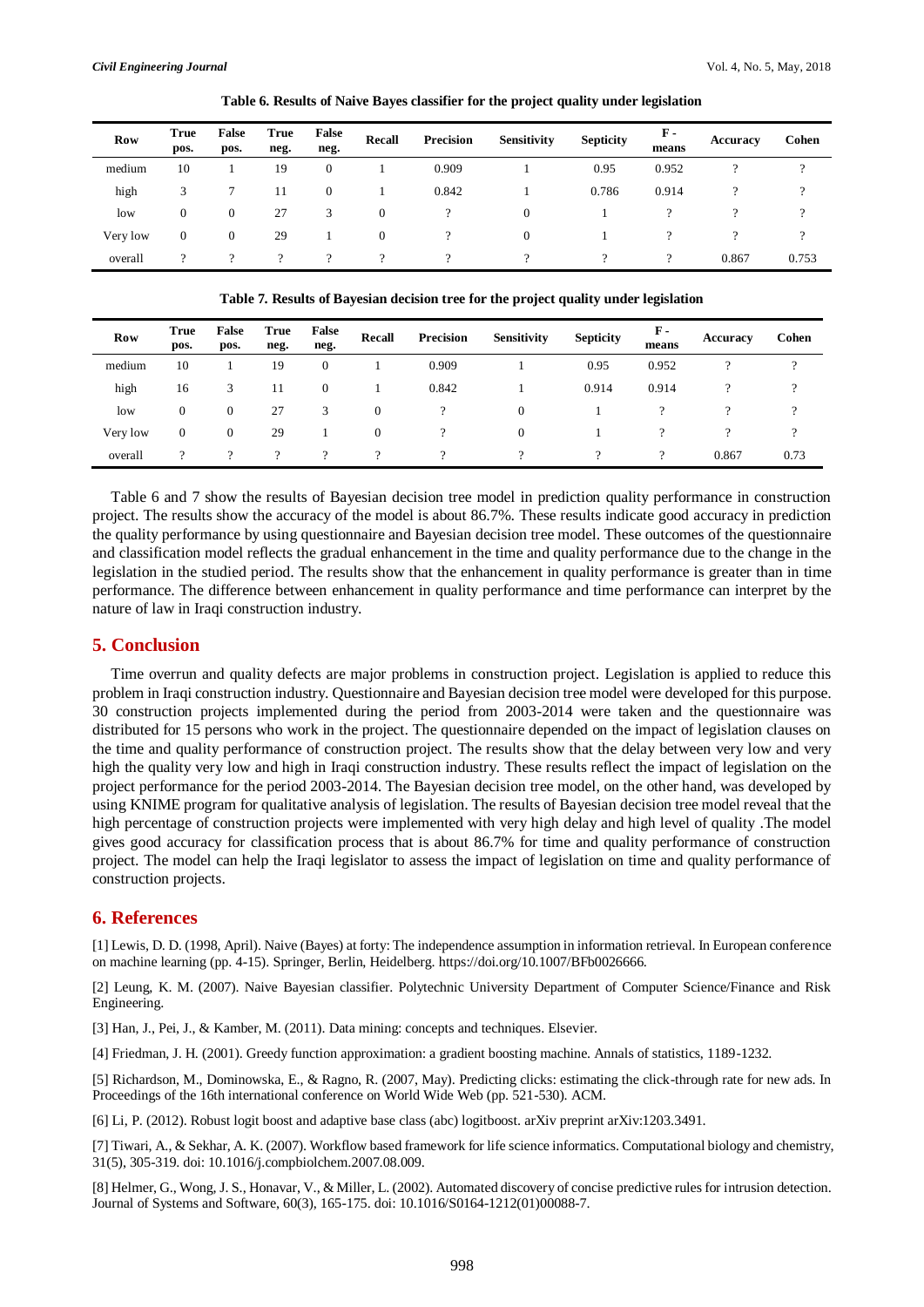[9] Quinlan, J. R. (1987). Simplifying decision trees. International journal of man-machine studies, 27(3), 221-234. doi:10.1016/S0020-7373(87)80053-6.

[10] Pontius Jr, R. G., & Millones, M. (2011). Death to Kappa: birth of quantity disagreement and allocation disagreement for accuracy assessment. International Journal of Remote Sensing, 32(15), 4407-4429. DOI: 10.1080/01431161.2011.552923.

[11] Al-Khalil, M. I., & Al-Ghafly, M. A. (1999). Important causes of delay in public utility projects in Saudi Arabia. Construction Management & Economics, 17(5), 647-655. https://doi.org/10.1080/014461999371259.

[12] Lo, T. Y., Fung, I. W., & Tung, K. C. (2006). Construction delays in Hong Kong civil engineering projects. Journal of construction engineering and management, 132(6), 636-649. https://doi.org/10.1061/(ASCE)0733-9364(2006)132:6(636).

[13] Ewadh, H. A. & Aswed, G. k. (2007). Causes of Delay in Iraq Construction Projects. Journal of Babylon University, 14 (4), 483- 494.

[14] Mahamid, I., Bruland, A., & Dmaidi, N. (2011). Causes of delay in road construction projects. Journal of Management in Engineering, 28(3), 300-310. https://doi.org/10.1061/(ASCE)ME.1943-5479.0000096.

[15] Al-Najjar, J. (2008). Factors influencing time and cost overruns on construction projects in the Gaza Strip. MSc. Thesis, Faculty of Engineering, Islamic University, Gaza.

[16] Assaf, S. A., & Al-Hejji, S. (2006). Causes of delay in large construction projects. International journal of project management, 24(4), 349-357. https://doi.org/10.1016/j.ijproman.2005.11.010.

[17] Elawi, G. S. A., Algahtany, M., Kashiwagi, D., & Sullivan, K. (2015). Major Factors Causing Construction Delays in Mecca. Journal for the Advancement of Performance Information & Value, 7(1).

[18] AL-Najar, Z. J. (2008). The new legal frameworks that related to construction project in Iraq and its impact in succeed of these projects, Kufa University Journal, Iraq.

[19] Guide for implantation of governmental contracts, Iraq, Ministry of planning, 2017 available at [http://www.mop.gov.iq.](http://www.mop.gov.iq/)

[20] Bekr.G.A. (2017). Factors affecting performance of construction projects in unstable political and economic situations. ARPN Journal of Engineering and Applied Sciences, 12 (19).

[21] Governmental Contract implementing instructions No. 1, Iraq, Iraqi Gazette, NO.4O75, 2008.

[22] general condition for civil work issuing by Ministry of Planning ,Iraq ,Iraqi local governance law library ,June,2005.

[23] Registry and classification instructions of contractors No. 3, Iraq, Iraqi Gazette, NO.4141, 2009.

[24] Cabinet resolution NO.395.iraq, General Secretariat for the Council of Ministries, 2012.

[25] Regulations of insertion of delayed bidder in delayed company list (2013), Iraq, Ministry of Planning. Available at http://www.mop.gov.iq.

[26] Mailot Sysoulath and Noppadon Jokkaw, Department of Civil Engineering, Factors Affecting the Quality of Construction Works in Lao People"s Democratic Republic, The 20th National Convention on Civil Engineering Chonburi, Thailand, 8-10 July 2015.

[27] Joy, T. (2014). A Study on Factors Influencing Quality of Construction Projects, 3(5), 384-387.

[28] Callistus, T., Felix, A. L., Ernest, K., Stephen, B., & Andrew, A. C. (2014). Factors Affecting Quality Performance of Construction Firms in Ghana: Evidence from Small–Scale Contractors. Civil and environmental research, IISTE, 6, 18-23.

[29] Raphael, G., & Phillip, A. W. (2016). An Assessment of Critical Factors Affecting Quality Performance of Government Financed Construction Projects: Evidence from Tanzania. Business Management and Strategy, 7(2), 82-101. http://dx.doi.org/10.5296/bms.v7i2.10014.

[30] Jha, K. N., & Iyer, K. C. (2006). Critical factors affecting quality performance in construction projects. Total Quality Management and Business Excellence, 17(9), 1155-1170. https://doi.org/10.1080/14783360600750444.

[31] Abas, M., Khattak, S. B., Hussain, I., Maqsood, S., & Ahmad, I. (2015). Evaluation of Factors affecting the quality of construction projects. Technical Journal, University of Engineering and Technology (UET) Taxila, Pakistan, 20(2), 115-120.

[32] Abdul-Rahman, H., Al-Tmeemy, S., Harun, Z., & Ye, M. (2014). The major causes of quality failures in the Malaysian building construction industry.

[33] Khaled .Z.M. (2011). Analytical Criticizing Study of Governmental Contracts Instructions no.1, Issued by the Ministry of Planning and Developing Cooperation at 2008, Engineering and Technology Journal, vol.29, no.4.

[34] Federal budget act. (2010). Iraq, Iraqi Gazette NO.4145.

[35] Watt, J. H., & Van den Berg, S. A. (2002). Research methods for communication science. Allyn & Bacon. doi: 10.1016/S0164- 1212(01)00088-7.

[36] Mitchell, T. M. (1997). Machine learning. WCB.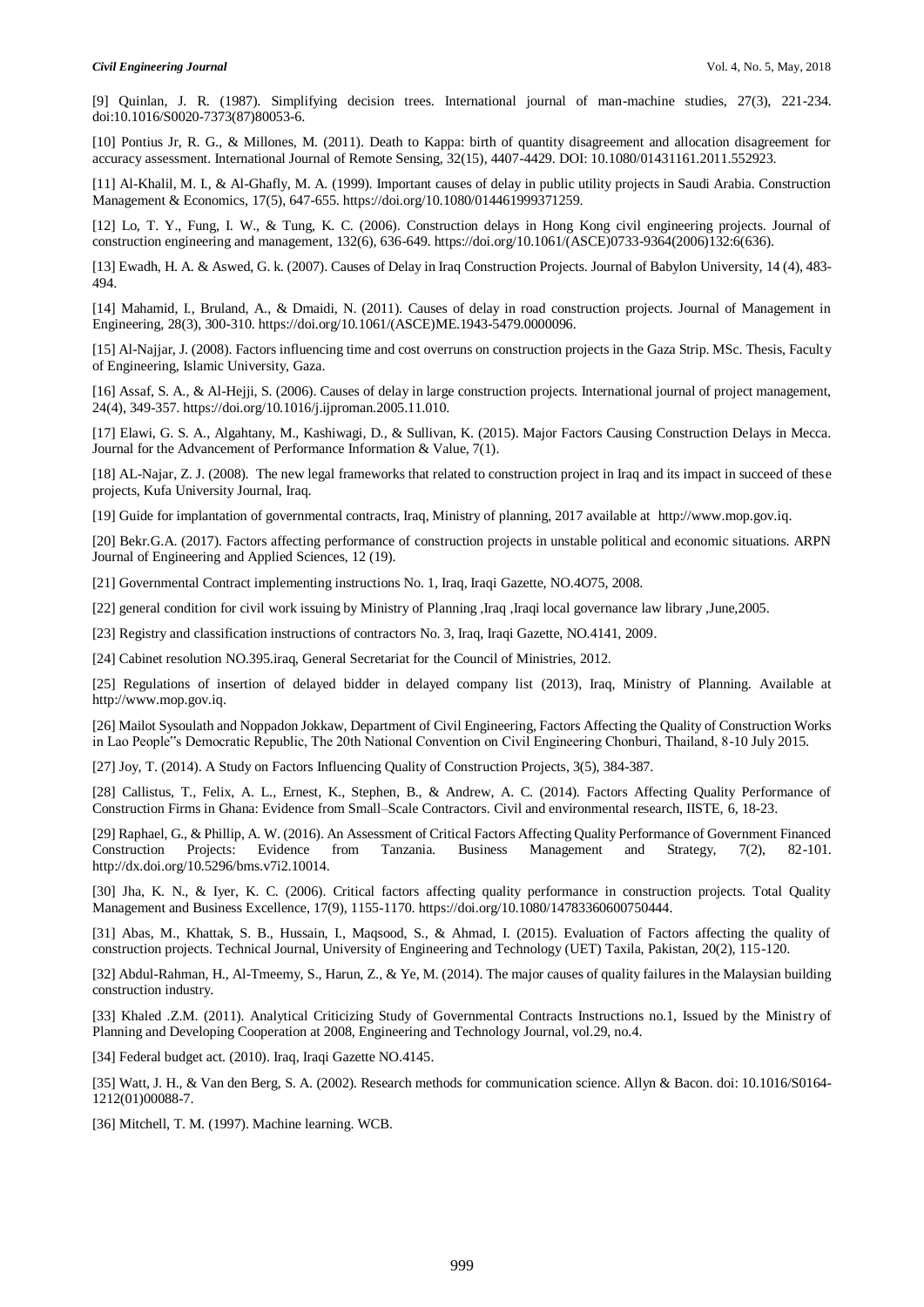# **7. Appendix**

Results of questionnaire:

| Year | Project        | <b>Qualitative analysis</b> |
|------|----------------|-----------------------------|
| 2005 | $\,1$          | high                        |
| 2005 | $\sqrt{2}$     | very high                   |
| 2005 | 3              | very high                   |
| 2005 | $\overline{4}$ | high                        |
| 2008 | 5              | low                         |
| 2008 | 6              |                             |
| 2008 | 7              | high                        |
|      |                | very high                   |
| 2008 | $\,8\,$        | very high                   |
| 2009 | 9              | very high                   |
| 2010 | 10             | low                         |
| 2010 | 11             | low                         |
| 2010 | 12             | medium                      |
| 2010 | 13             | very high                   |
| 2010 | 14             | very high                   |
| 2010 | 15             | high                        |
| 2010 | 16             | low                         |
| 2010 | 17             | medium                      |
| 2010 | $18\,$         | very high                   |
| 2010 | 19             | medium                      |
| 2011 | $20\,$         | high                        |
| 2011 | 21             | very low                    |
| 2011 | 22             | very high                   |
| 2011 | 23             | high                        |
| 2011 | 24             | very high                   |
| 2011 | 25             | very high                   |
| 2012 | 26             | high                        |
| 2012 | 27             | medium                      |
| 2013 | 28             | very high                   |
| 2013 | 29             | very low                    |
| 2013 | 30             | high                        |

**Table 1. Qualitative analysis of the change in time performance**

**Table 2. Impact of legislation clauses on time performance**

| <b>Projects</b>     |                |                |                |                |                |                | <b>Clauses</b> |        |              |        |        |              |
|---------------------|----------------|----------------|----------------|----------------|----------------|----------------|----------------|--------|--------------|--------|--------|--------------|
| Project 1           | C <sub>1</sub> | C <sub>2</sub> | C <sub>3</sub> | C <sub>4</sub> | C <sub>5</sub> | C <sub>6</sub> | C7             | C8     | C9           | C10    | C11    | C12          |
| <b>Quantitative</b> | 3.8889         | 4.1389         | 3.4167         | 3.8333         | 3.25           | 3.75           | 3.2222         | 3.3611 | 4.0278       | 3.8611 | 3.4444 | 3.1667       |
| Oualitative         | high           | high           | high           | high           | medium         | high           | medium         | medium | high         | high   | high   | medium       |
| 2                   | 4.1111         | 4.278          | 3.5556         | 4.3056         | 3.6667         | 4.3056         | 3.4167         | 3.6111 | 4.25         | 4.0833 | 3.8889 | 4.3333       |
|                     | high           | Very<br>high   | high           | Very<br>high   | high           | Very<br>high   | high           | high   | Very<br>high | high   | high   | Very<br>high |
| Project 3           | 4.1111         | 4.2778         | 3.5556         | 4.3056         | 3.6667         | 4.3056         | 3.4167         | 3.6111 | 4.25         | 4.0833 | 3.8889 | 4.3333       |
|                     | high           | Very<br>high   | high           | Very<br>high   | high           | Very<br>high   | high           | high   | Very<br>high | high   | high   | Very<br>high |
| $\overline{4}$      | 3.8889         | 4.1389         | 3.4167         | 3.8333         | 3.25           | 3.75           | 3.2222         | 3.3611 | 4.0278       | 3.8611 | 3.4444 | 4.1111       |
|                     | high           | high           | high           | high           | medium         | high           | medium         | medium | high         | high   | high   | high         |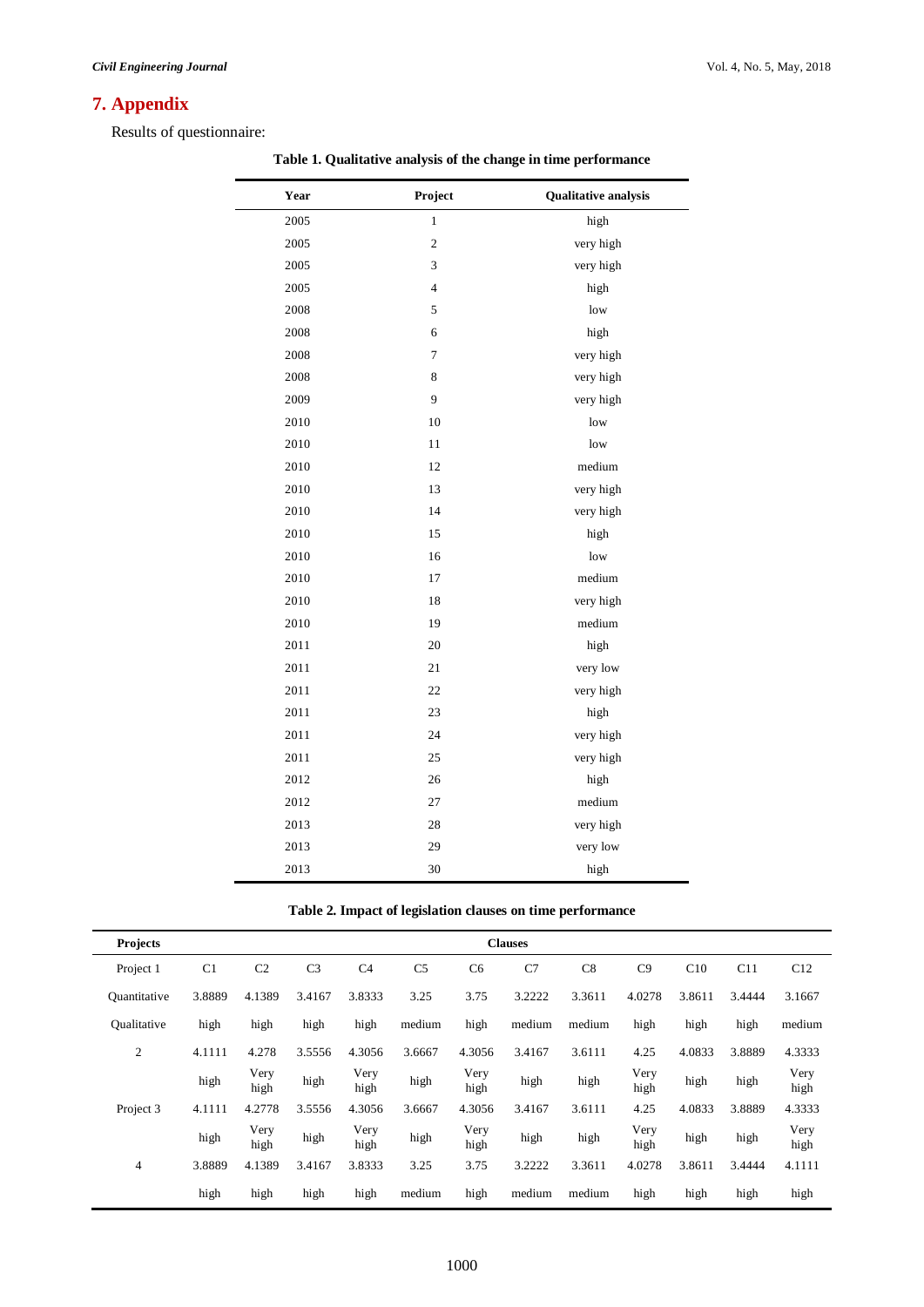# **For period 2007-2008**

| <b>Projects</b> | C1                   | C <sub>2</sub> | C <sub>3</sub> | C <sub>4</sub> | C5           | C6           | C7             | C8           | C9           | C10            | C11            | C12          | C13          | C14          | C15          |
|-----------------|----------------------|----------------|----------------|----------------|--------------|--------------|----------------|--------------|--------------|----------------|----------------|--------------|--------------|--------------|--------------|
| 5               | 3.7778               | 3.4167         | $\overline{4}$ | 3.4444         | 3.5556       | 3.0833       | $\overline{4}$ | 3.4167       | 3.6944       | 4.0556         | 4.0278         | 4.0833       | 3.5556       | 3.5278       | 4.1111       |
|                 | high                 | high           | high           | high           | high         | medium       | high           | high         | high         | high           | high           | high         | high         | high         | high         |
| 6               | 3.7778               | 3.4167         | $\overline{4}$ | 3.4444         | 3.5556       | 3.0833       | $\overline{4}$ | 3.4167       | 3.6944       | 4.0556         | 4.0278         | 4.0833       | 3.5556       | 3.5278       | 4.1111       |
|                 | high                 | high           | high           | high           | high         | medium       | high           | high         | high         | high           | high           | high         | high         | high         | high         |
| $\tau$          | 3.9444               | 3.75           | 3.7222         | 3.8333         | 3.8889       | 3.8611       | 3.8056         | 3.75         | 4.0833       | 4.4167         | 4.2222         | 4.3889       | 3.8889       | 3.4167       | 4.2222       |
|                 | high                 | high           | high           | high           | high         | high         | high           | high         | high         | very<br>high   | vey<br>high    | very<br>high | high         | high         | very<br>high |
| 8               | 4.5278               | 4.2778         | 3.9444         | 4.2222         | 4.25         | 4.3611       | 4.5278         | 4.2778       | 4.3056       | 4.5556         | 4.4444         | 4.3889       | 3.8889       | 3.4167       | 4.4444       |
|                 | Very<br>high         | Very<br>high   | high           | Very<br>high   | Very<br>high | Very<br>high | Very<br>high   | Very<br>high | Very<br>high | Very<br>high   | Very<br>high   | Very<br>high | high         | high         | Very<br>high |
|                 | For period 2009-2011 |                |                |                |              |              |                |              |              |                |                |              |              |              |              |
| Projects        | C1                   | C <sub>2</sub> | C3             | C <sub>4</sub> | C5           | C6           | C7             | C8           | C9           | C10            | C11            | C12          | C13          | C14          | C15          |
| 9               | 4.5833               | 3.8333         | 2.8056         | 4.5833         | 4.4722       | 4.3611       | 4.3889         | 4.3611       | 4.4722       | 4.5278         | 4.5278         | 4.7222       | 4.4722       | 4.5278       | 4.4722       |
|                 | Very<br>high         | high           | medium         | Very<br>high   | Very<br>high | Very<br>high | Very<br>high   | Very<br>high | Very<br>high | Very<br>high   | Very<br>high   | Very<br>high | Very<br>high | Very<br>high | Very<br>high |
| $10\,$          | 2.3611               | 2.2778         | 2.1944         | 2.3889         | 2.4167       | 2.4722       | 2.3333         | 2.5278       | 2.4722       | 2.4444         | 2.4267         | 2.25         | 1.5833       | 1.6111       | 1.8333       |
|                 | low                  | low            | low            | low            | low          | low          | low            | low          | low          | low            | low            | low          | Very<br>low  | Very<br>low  | low          |
| 11              | 2.3611               | 2.2778         | 2.1944         | 2.3889         | 2.4167       | 2.4722       | 2.3333         | 2.5278       | 2.4722       | 2.4444         | 2.4267         | 2.25         | 1.5833       | 1.6111       | 1.8333       |
|                 | low                  | low            | low            | low            | low          | low          | low            | low          | low          | low            | low            | low          | Very<br>low  | Very<br>low  | low          |
| 12              | 3.1994               | 2.8889         | 2.8056         | 3.1389         | 2.7222       | 3.1389       | 2.8056         | 3.2778       | 3.1111       | 3.1111         | 3.1111         | 2.9444       | 2.5833       | 2.6111       | 2.6944       |
|                 | medium               | medium         | medium         | medium         | medium       | medium       | medium         | medium       | medium       | medium         | medium         | medium       | low          | medium       | medium       |
| 13              | 4.5833               | 3.8333         | 2.8056         | 4.5833         | 4.4722       | 4.3611       | 4.3889         | 4.3611       | 4.4722       | 4.5278         | 4.5278         | 4.7222       | 4.4722       | 4.5278       | 4.4722       |
|                 | Very<br>high         | high           | medium         | Very<br>high   | Very<br>high | Very<br>high | Very<br>high   | Very<br>high | Very<br>high | Very<br>high   | Very<br>high   | Very<br>high | Very<br>high | Very<br>high | Very<br>high |
| 14              | 4.5833               | 3.8333         | 2.8056         | 4.5833         | 4.4722       | 4.3611       | 4.3889         | 4.3611       | 4.4722       | 4.5278         | 4.5278         | 4.7222       | 4.4722       | 4.5278       | 4.4722       |
|                 | Very<br>high         | Very<br>high   | Very<br>high   | Very<br>high   | Very<br>high | Very<br>high | Very<br>high   | Very<br>high | Very<br>high | Very<br>high   | Very<br>high   | Very<br>high | Very<br>high | Very<br>high | Very<br>high |
| 15              | 4.3333               | 4.0278         | 3.9444         | 3.7778         | 3.8056       | 3.6944       | 3.8611         | 4.0556       | 3.9722       | $\overline{4}$ | $\overline{4}$ | 4.0556       | 3.8889       | 3.4167       | 3.7222       |
|                 | Very<br>high         | high           | high           | high           | high         | high         | high           | high         | high         | high           | high           | high         | medium       | high         | high         |
| 16              | 2.3611               | 2.2778         | 2.1944         | 2.3889         | 2.4167       | 2.4722       | 2.3333         | 2.5278       | 2.4722       | 2.4444         | 2.4267         | 2.25         | 1.5833       | 1.6111       | 1.8333       |
|                 | low                  | low            | low            | low            | low          | low          | low            | low          | low          | low            | low            | low          | Very<br>low  | Very<br>low  | low          |
| $17\,$          | 3.1994               | 2.8889         | 2.8056         | 3.1389         | 2.7222       | 3.1389       | 2.8056         | 3.2778       | 3.1111       | 3.1111         | 3.1111         | 2.9444       | 2.5833       | 2.6111       | 2.6944       |
|                 | medium               | medium         | medium         | medium         | medium       | medium       | medium         | medium       | medium       | medium         | medium         | medium       | low          | medium       | medium       |
| $18\,$          | 4.5833               | 3.8333         | 2.8056         | 4.5833         | 4.4722       | 4.3611       | 4.3889         | 4.3611       | 4.4722       | 4.5278         | 4.5278         | 4.7222       | 4.4722       | 4.5278       | 4.4722       |
|                 | Very<br>high         | high           | medium         | Very<br>high   | Very<br>high | Very<br>high | Very<br>high   | Very<br>high | Very<br>high | Very<br>high   | Very<br>high   | Very<br>high | Very<br>high | Very<br>high | Very<br>high |
| 19              | 3.1999               | 2.8889         | 2.8056         | 3.1389         | 2.7222       | 3.1389       | 2.8056         | 3.2778       | 3.1111       | 3.1111         | 3.1111         | 2.9444       | 2.5833       | 2.6111       | 2.6944       |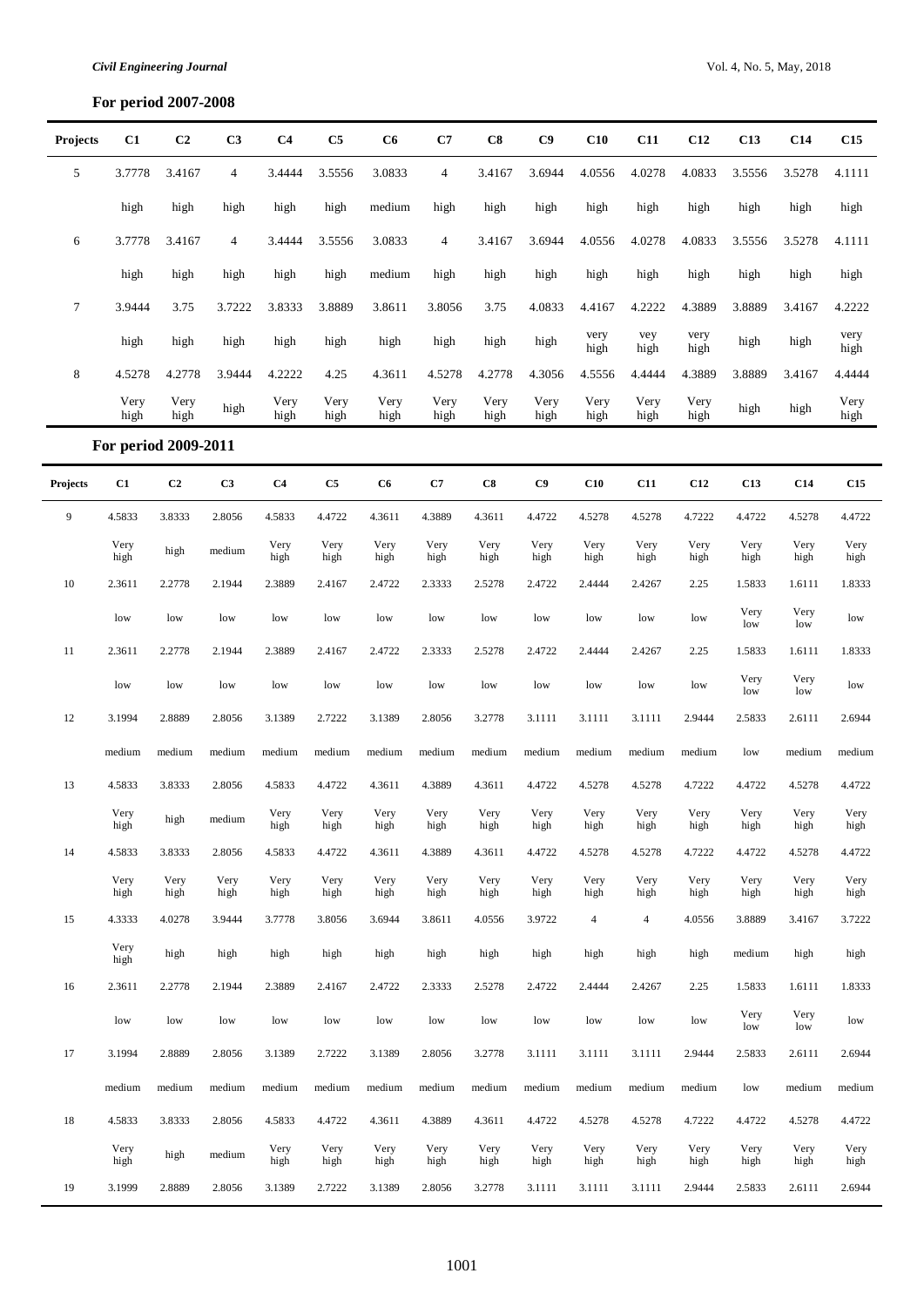L.

|          |              | medium         | medium               | medium         | medium       | medium       | medium         | medium       | medium       | medium       | medium         | medium         | medium       | low          | medium       | medium       |        |
|----------|--------------|----------------|----------------------|----------------|--------------|--------------|----------------|--------------|--------------|--------------|----------------|----------------|--------------|--------------|--------------|--------------|--------|
|          | 20           | 4.3333         | 4.0278               | 3.9444         | 3.7778       | 3.8056       | 3.6944         | 3.8611       | 4.0556       | 3.9722       | $\overline{4}$ | $\overline{4}$ | 4.0556       | 3.8889       | 3.4167       | 3.7222       |        |
|          |              | Very<br>high   | high                 | high           | high         | high         | high           | high         | high         | high         | high           | high           | high         | high         | high         | high         |        |
|          | 21           | 2.3611         | 2.2778               | 2.1944         | 2.3889       | 2.4167       | 2.4722         | 2.3333       | 2.5278       | 2.4722       | 2.4444         | 2.4267         | 2.25         | 1.5833       | 1.6111       | 1.8333       |        |
|          |              | low            | low                  | low            | low          | low          | low            | low          | low          | low          | low            | low            | low          | Very<br>low  | Very<br>low  | low          |        |
|          | $22\,$       | 4.5833         | 3.8333               | 2.8056         | 4.5833       | 4.4722       | 4.3611         | 4.3889       | 4.3611       | 4.4722       | 4.5278         | 4.5278         | 4.7222       | 4.4722       | 4.5278       | 4.4722       |        |
|          |              | Very<br>high   | high                 | medium         | Very<br>high | Very<br>high | Very<br>high   | Very<br>high | Very<br>high | Very<br>high | Very<br>high   | Very<br>high   | Very<br>high | Very<br>high | Very<br>high | Very<br>high |        |
|          | 23           | 4.3333         | 4.0278               | 3.9444         | 3.7778       | 3.8056       | 3.6944         | 3.8611       | 4.0556       | 3.9722       | $\overline{4}$ | $\overline{4}$ | 4.0556       | 3.8889       | 3.4167       | 3.7222       |        |
|          |              | Very<br>high   | high                 | high           | high         | high         | high           | high         | high         | high         | high           | high           | high         | high         | high         | high         |        |
|          | 24           | 4.5833         | 3.8333               | 2.8056         | 4.5833       | 4.4722       | 4.3611         | 4.3889       | 4.3611       | 4.4722       | 4.5278         | 4.5278         | 4.7222       | 4.4722       | 4.5278       | 4.4722       |        |
|          |              | Very<br>high   | high                 | medium         | Very<br>high | Very<br>high | Very<br>high   | Very<br>high | Very<br>high | Very<br>high | Very<br>high   | Very<br>high   | Very<br>high | Very<br>high | Very<br>high | Very<br>high |        |
|          | 25           | 4.5833         | 3.8333               | 2.8056         | 4.5833       | 4.4722       | 4.3611         | 4.3889       | 4.3611       | 4.4722       | 4.5278         | 4.5278         | 4.7222       | 4.4722       | 4.5278       | 4.4722       |        |
|          |              | Very<br>high   | high                 | medium         | Very<br>high | Very<br>high | Very<br>high   | Very<br>high | Very<br>high | Very<br>high | Very<br>high   | Very<br>high   | Very<br>high | Very<br>high | Very<br>high | Very<br>high |        |
|          |              |                | For period 2012-2014 |                |              |              |                |              |              |              |                |                |              |              |              |              |        |
| Projects | C1           | C <sub>2</sub> | C <sub>3</sub>       | C <sub>4</sub> | C5           | C6           | C7             | C8           | C9           | C10          | C11            | C12            | C13          | C14          | C15          | C16          | C17    |
| 26       | 3.7778       | 3.4167         | $\overline{4}$       | 3.4444         | 3.5556       | 3.0833       | $\overline{4}$ | 3.4167       | 3.6944       | 4.0556       | 4.0278         | 4.0833         | 3.5556       | 3.5278       | 4.1111       | 3.5556       | 3.75   |
|          | high         | high           | high                 | high           | high         | high         | high           | high         | high         | high         | high           | high           | high         | high         | high         | high         | high   |
| 27       | 2.6111       | 2.8889         | 2.6111               | 2.7222         | 3.2222       | 3.0833       | 2.9444         | 3.1111       | 3.0556       | 2.5278       | 2.7778         | 3.1111         | 3.0833       | 3.0278       | 3.25         | 3.1944       | 3.2778 |
|          | medium       | medium         | medium               | medium         | medium       | medium       | medium         | medium       | medium       | low          | medium         | medium         | medium       | medium       | medium       | medium       | medium |
| 28       | 4.3889       | 4.3611         | 4.4722               | 4.3778         | 4.1111       | 3.0833       | 4.3333         | 4.2778       | 3.9167       | 4.3611       | 4.1944         | 4.4444         | 4.1389       | 3.9722       | 4.25         | 4.3056       | 4.0278 |
|          | Very<br>high | Very<br>high   | Very<br>high         | Very<br>high   | high         | medium       | Very<br>high   | Very<br>high | high         | Very<br>high | high           | Very<br>high   | high         | high         | Very<br>high | Very<br>high | high   |
| 29       | 1.6111       | 1.5            | 1.5556               | 1.5556         | 1.5          | 1.5          | 1.75           | 1.75         | 1.5833       | 1.9444       | 1.805          | 1.4444         | 1.4444       | 2.0278       | 1.8056       | 1.6111       | 2.3333 |
|          | Very<br>low  | Very<br>low    | Very<br>low          | Very<br>low    | Very<br>low  | Very<br>low  | Very<br>low    | Very<br>low  | Very<br>low  | low          | Very<br>low    | low            | low          | low          | low          | low          | low    |
| 30       | 3.7778       | 3.4167         | $\overline{4}$       | 3.4444         | 3.5556       | 3.0833       | $\overline{4}$ | 3.4167       | 3.6944       | 4.0556       | 4.0278         | 4.0833         | 3.5556       | 3.5278       | 4.1111       | 3.5556       | 3.75   |
|          | high         | high           | high                 | high           | high         | high         | high           | high         | high         | high         | high           | high           | high         | high         | high         | high         | high   |

|  |  | Table 3. Qualitative analysis of the quality performance in different legislation period |  |
|--|--|------------------------------------------------------------------------------------------|--|
|  |  |                                                                                          |  |

| Year | Project        | <b>Qualitative analysis</b> |
|------|----------------|-----------------------------|
| 2005 | 1              | low                         |
| 2005 | $\overline{c}$ | medium                      |
| 2005 | 3              | low                         |
| 2005 | 4              | medium                      |
| 2008 | 5              | medium                      |
| 2008 | 6              | medium                      |
| 2008 | 7              | medium                      |
| 2008 | 8              | very low                    |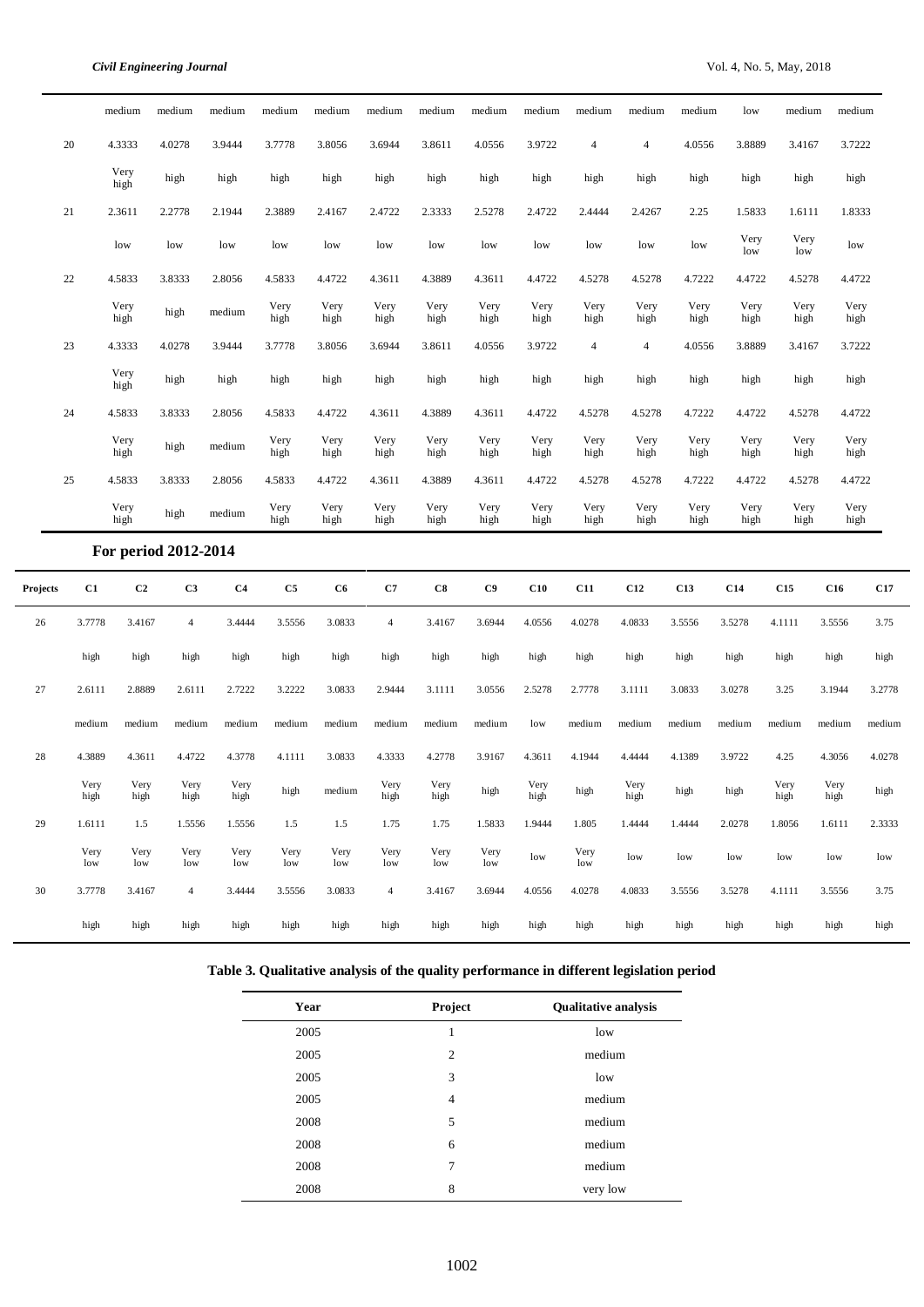| 2010<br>10<br>high<br>2010<br>11<br>high<br>2010<br>medium<br>12<br>2010<br>13<br>high<br>2010<br>14<br>medium<br>2010<br>15<br>high<br>2010<br>16<br>high<br>2010<br>17<br>high<br>2010<br>18<br>high<br>2010<br>19<br>high<br>2011<br>20<br>low<br>2011<br>21<br>high<br>2011<br>22<br>high<br>2011<br>23<br>high<br>2011<br>24<br>medium<br>25<br>2011<br>high<br>26<br>medium<br>2012<br>2012<br>27 | 2009 | 9 | high |
|---------------------------------------------------------------------------------------------------------------------------------------------------------------------------------------------------------------------------------------------------------------------------------------------------------------------------------------------------------------------------------------------------------|------|---|------|
|                                                                                                                                                                                                                                                                                                                                                                                                         |      |   |      |
|                                                                                                                                                                                                                                                                                                                                                                                                         |      |   |      |
|                                                                                                                                                                                                                                                                                                                                                                                                         |      |   |      |
|                                                                                                                                                                                                                                                                                                                                                                                                         |      |   |      |
|                                                                                                                                                                                                                                                                                                                                                                                                         |      |   |      |
|                                                                                                                                                                                                                                                                                                                                                                                                         |      |   |      |
|                                                                                                                                                                                                                                                                                                                                                                                                         |      |   |      |
|                                                                                                                                                                                                                                                                                                                                                                                                         |      |   |      |
|                                                                                                                                                                                                                                                                                                                                                                                                         |      |   |      |
|                                                                                                                                                                                                                                                                                                                                                                                                         |      |   |      |
|                                                                                                                                                                                                                                                                                                                                                                                                         |      |   |      |
|                                                                                                                                                                                                                                                                                                                                                                                                         |      |   |      |
|                                                                                                                                                                                                                                                                                                                                                                                                         |      |   |      |
|                                                                                                                                                                                                                                                                                                                                                                                                         |      |   |      |
|                                                                                                                                                                                                                                                                                                                                                                                                         |      |   |      |
|                                                                                                                                                                                                                                                                                                                                                                                                         |      |   |      |
|                                                                                                                                                                                                                                                                                                                                                                                                         |      |   |      |
|                                                                                                                                                                                                                                                                                                                                                                                                         |      |   |      |
|                                                                                                                                                                                                                                                                                                                                                                                                         |      |   | high |
| 2013<br>28<br>medium                                                                                                                                                                                                                                                                                                                                                                                    |      |   |      |
| 2013<br>29<br>high                                                                                                                                                                                                                                                                                                                                                                                      |      |   |      |
| 2013<br>30<br>high                                                                                                                                                                                                                                                                                                                                                                                      |      |   |      |

|  |  |  |  |  |  | Table 4. Impact of legislation clauses on the quality performance |
|--|--|--|--|--|--|-------------------------------------------------------------------|
|--|--|--|--|--|--|-------------------------------------------------------------------|

# **For period 2003-2006**

| <b>Projects</b>      | C1     | C <sub>2</sub> | C <sub>3</sub> | C <sub>4</sub> | C <sub>5</sub> | C6     | C7          | C8          | C9     | C10    | <b>C11</b> |  |
|----------------------|--------|----------------|----------------|----------------|----------------|--------|-------------|-------------|--------|--------|------------|--|
| 1                    | 2.0278 | 1.8333         | 1.4444         | 2.0278         | 1.8056         | 1.9722 | 1.7222      | 1.5833      | 2.4444 | 1.9444 | 2.0278     |  |
|                      | low    | low            | Very<br>low    | low            | low            | low    | Very<br>low | Very<br>low | low    | low    | low        |  |
| $\mathfrak{2}$       | 2.6667 | 2.1944         | 2.1944         | 3.1389         | 2.9167         | 3.389  | 2.6389      | 2.2222      | 2.6667 | 3.3056 | 3.3056     |  |
|                      | medium | low            | low            | medium         | medium         | medium | medium      | low         | medium | medium | medium     |  |
| 3                    | 2.0278 | 1.8333         | 1.4444         | 2.0278         | 1.8056         | 1.9722 | 1.7222      | 1.5833      | 2.4444 | 1.9444 | 2.0278     |  |
|                      | low    | low            | low            | low            | low            | low    | low         | low         | low    | low    | low        |  |
| 4                    | 2.6667 | 2.1944         | 2.1944         | 3.1389         | 2.9167         | 3.389  | 2.6389      | 2.2222      | 2.6667 | 3.3056 | 3.3056     |  |
|                      | medium | low            | low            | medium         | medium         | medium | medium      | low         | medium | medium | medium     |  |
| For period 2007-2008 |        |                |                |                |                |        |             |             |        |        |            |  |
| <b>Projects</b>      | C1     | C <sub>2</sub> | C <sub>3</sub> | C <sub>4</sub> | C5             | C6     | C7          | C8          | C9     | C10    | <b>C11</b> |  |
|                      |        |                |                |                |                |        |             |             |        |        |            |  |

| 5 | 2.9167 | 3.3056 | 3.3889 | 3.3056 | 2.7778 | 2.6667 | 2.5278 | 2.1944 | 3.1389 | 2.9167 | 3.1111 |
|---|--------|--------|--------|--------|--------|--------|--------|--------|--------|--------|--------|
|   | medium | medium | medium | medium | medium | medium | low    | low    | medium | medium | medium |
| 6 | 2.9167 | 3.3056 | 3.3889 | 3.3056 | 2.7778 | 2.6667 | 2.5278 | 2.1944 | 3.1389 | 2.9167 | 3.1111 |
|   | medium | medium | medium | medium | medium | medium | low    | low    | medium | medium | medium |
| 7 | 2.9167 | 3.3056 | 3.3889 | 3.3056 | 2.7778 | 2.6667 | 2.5278 | 2.1944 | 3.1389 | 2.9167 | 3.1111 |
|   | medium | medium | medium | medium | medium | medium | low    | low    | medium | medium | medium |
| 8 | 2.4167 | 1.9167 | 2.1944 | 2.0278 | 1.9444 | 1.9722 | 2.5278 | 2.1111 | 2      | 2.0556 | 1.8056 |
|   | low    | low    | low    | low    | low    | low    | low    | low    | low    | low    | low    |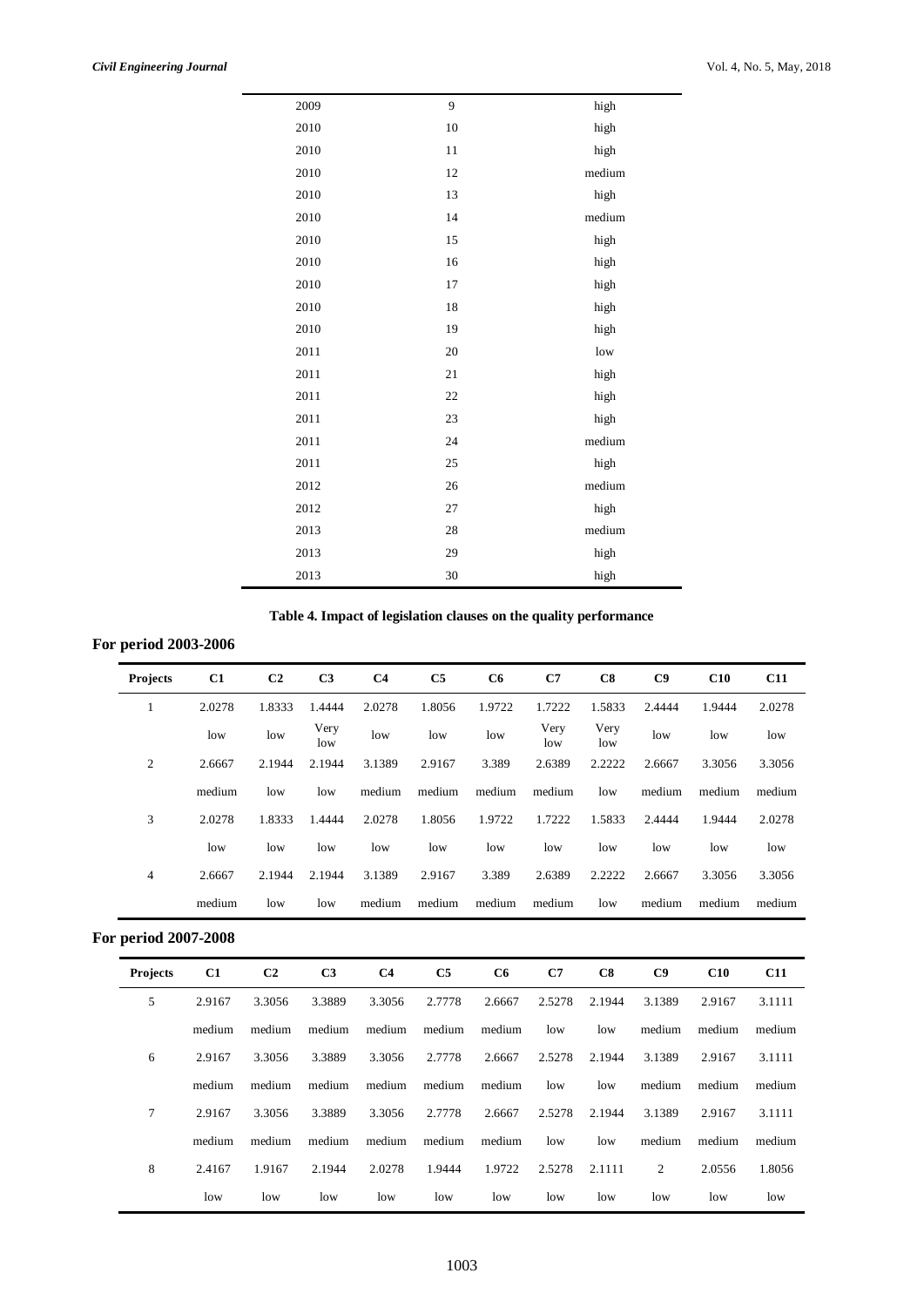# **For period 2009-2011**

| <b>Projects</b> | C1     | C <sub>2</sub> | C <sub>3</sub> | C <sub>4</sub> | C5     | C6     | C7     | C8     | C9     | C10    | <b>C11</b> | C12    | C13    |
|-----------------|--------|----------------|----------------|----------------|--------|--------|--------|--------|--------|--------|------------|--------|--------|
| 9               | 3.944  | 2.8611         | 3.8333         | 4.0833         | 3.8889 | 3.4444 | 3.6944 | 4.1111 | 4.0833 | 3.4722 | 2.8056     | 3.5    | 3.5556 |
|                 | high   | medium         | high           | high           | high   | high   | high   | high   | high   | high   | medium     | high   | high   |
| $10\,$          | 3.944  | 2.8611         | 3.8333         | 4.0833         | 3.8889 | 3.4444 | 3.6944 | 4.1111 | 4.0833 | 3.4722 | 2.8056     | 3.5    | 3.5556 |
|                 | high   | medium         | high           | high           | high   | high   | high   | high   | high   | high   | medium     | high   | high   |
| 11              | 3.944  | 2.8611         | 3.8333         | 4.0833         | 3.8889 | 3.4444 | 3.6944 | 4.1111 | 4.0833 | 3.4722 | 2.8056     | 3.5    | 3.5556 |
|                 | high   | medium         | high           | high           | high   | high   | high   | high   | high   | high   | medium     | high   | high   |
| $12\,$          | 2.9167 | 3.305          | 3.3889         | 3.3056         | 2.7778 | 2.6667 | 2.9444 | 3.0278 | 3.1389 | 2.9167 | 3.1111     | 2.6944 | 3.0278 |
|                 | medium | medium         | medium         | medium         | medium | medium | medium | medium | medium | medium | medium     | medium | medium |
| 13              | 3.944  | 2.8611         | 3.8333         | 4.0833         | 3.8889 | 3.4444 | 3.6944 | 4.1111 | 4.0833 | 3.4722 | 2.8056     | 3.5    | 3.5556 |
|                 | high   | medium         | high           | high           | high   | high   | high   | high   | high   | high   | medium     | high   | high   |
| 14              | 2.9167 | 3.305          | 3.3889         | 3.3056         | 2.7778 | 2.6667 | 2.9444 | 3.0278 | 3.1389 | 2.9167 | 3.1111     | 2.6944 | 3.0278 |
|                 | medium | medium         | medium         | medium         | medium | medium | medium | medium | medium | medium | medium     | medium | medium |
| 15              | 3.944  | 2.8611         | 3.8333         | 4.0833         | 3.8889 | 3.4444 | 3.6944 | 4.1111 | 4.0833 | 3.4722 | 2.8056     | 3.5    | 3.5556 |
|                 | high   | medium         | high           | high           | high   | high   | high   | high   | high   | high   | medium     | high   | high   |
| 16              | 3.944  | 2.8611         | 3.8333         | 4.0833         | 3.8889 | 3.4444 | 3.6944 | 4.1111 | 4.0833 | 3.4722 | 2.8056     | 3.5    | 3.5556 |
|                 | high   | medium         | high           | high           | high   | high   | high   | high   | high   | high   | high       | high   | high   |
| 17              | 3.944  | 2.8611         | 3.8333         | 4.0833         | 3.8889 | 3.4444 | 3.6944 | 4.1111 | 4.0833 | 3.4722 | 2.8056     | 3.5    | 3.5556 |
|                 | high   | medium         | high           | high           | high   | high   | high   | high   | high   | high   | medium     | high   | high   |
| 18              | 3.944  | 2.8611         | 3.8333         | 4.0833         | 3.8889 | 3.4444 | 3.6944 | 4.1111 | 4.0833 | 3.4722 | 2.8056     | 3.5    | 3.5556 |
|                 | high   | medium         | high           | high           | high   | high   | high   | high   | high   | high   | medium     | high   | high   |
| 19              | 3.944  | 2.8611         | 3.8333         | 4.0833         | 3.8889 | 3.4444 | 3.6944 | 4.1111 | 4.0833 | 3.4722 | 2.8056     | 3.5    | 3.5556 |
|                 | high   | medium         | high           | high           | high   | high   | high   | high   | high   | high   | medium     | high   | high   |
| 20              | 2.9167 | 3.305          | 3.3889         | 3.3056         | 2.7778 | 2.6667 | 2.9444 | 3.0278 | 3.1389 | 2.9167 | 3.1111     | 2.6944 | 3.0278 |
|                 | medium | medium         | medium         | medium         | medium | medium | medium | medium | medium | medium | medium     | medium | medium |
| 21              | 3.944  | 2.8611         | 3.8333         | 4.0833         | 3.8889 | 3.4444 | 3.6944 | 4.1111 | 4.0833 | 3.4722 | 2.8056     | 3.5    | 3.5556 |
|                 | high   | medium         | high           | high           | high   | high   | high   | high   | high   | high   | medium     | high   | high   |
| 22              | 3.944  | 2.8611         | 3.8333         | 4.0833         | 3.8889 | 3.4444 | 3.6944 | 4.1111 | 4.0833 | 3.4722 | 2.8056     | 3.5    | 3.5556 |
|                 | high   | medium         | high           | high           | high   | high   | high   | high   | high   | high   | medium     | high   | high   |
| 23              | 3.944  | 2.8611         | 3.8222         | 4.0833         | 3.8889 | 3.4444 | 3.6944 | 4.1111 | 4.0833 | 3.4722 | 2.8056     | 3.5    | 3.5556 |
|                 | high   | medium         | high           | high           | high   | high   | high   | high   | high   | high   | medium     | high   | high   |
| 24              | 2.9167 | 3.305          | 3.3889         | 3.3056         | 2.7778 | 2.6667 | 2.9444 | 3.0278 | 3.1389 | 2.9167 | 3.1111     | 2.6944 | 3.0278 |